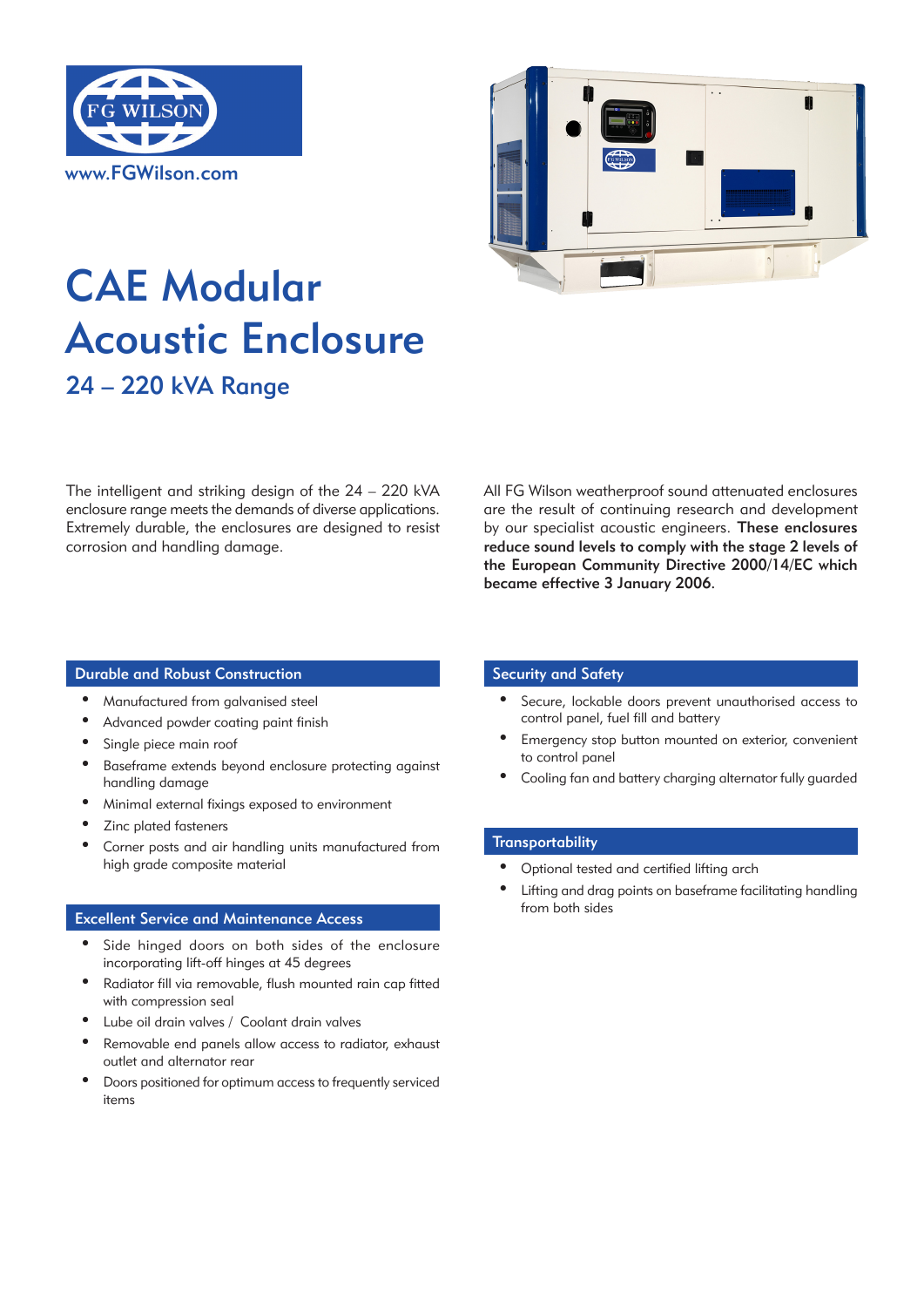| Sound Attenuated (SA) Sound Pressure Levels (dBA) |         |            |             |              |             |              |             |              |                          |                          |                          |                          |                   |                          |
|---------------------------------------------------|---------|------------|-------------|--------------|-------------|--------------|-------------|--------------|--------------------------|--------------------------|--------------------------|--------------------------|-------------------|--------------------------|
|                                                   |         |            |             |              |             | <b>50 Hz</b> |             |              | <b>60 Hz</b>             |                          |                          |                          |                   |                          |
|                                                   |         | 15m (50ft) |             |              | 7m (23ft)   |              | 1m(3ft)     |              | 15m (50ft)               |                          | 7m (23ft)                |                          | 1m(3ft)           |                          |
| <b>Generator Set</b><br>Model                     |         | <b>LWA</b> | 75%<br>Load | 100%<br>Load | 75%<br>Load | 100%<br>Load | 75%<br>Load | 100%<br>Load | 75%<br>Load              | 100%<br>Load             | 75%<br>Load              | 100%<br>Load             | 75%<br>Load       | 100%<br>Load             |
| 3 Phase Models                                    |         |            |             |              |             |              |             |              |                          |                          |                          |                          |                   |                          |
| P33-3                                             | Prime   | 93         | 60.5        | 61.8         | 66.5        | 67.8         | 76.3        | 78.4         | 60.6                     | 62.7                     | 66.6                     | 68.7                     | 77.6              | 79.9                     |
|                                                   | Standby | 93         | 60.9        | 62.4         | 66.9        | 68.4         | 76.9        | 79.4         | 61.2                     | 63.8                     | 67.2                     | 69.8                     | 78.2              | 81.1                     |
| P33-6                                             | Prime   | 94         | 59.4        | 61.3         | 65.4        | 67.3         | 76.5        | 78.6         |                          |                          |                          |                          |                   |                          |
|                                                   | Standby | 94         | 60.0        | 62.1         | 66.0        | 68.1         | 77.1        | 79.6         | $\qquad \qquad -$        |                          |                          |                          |                   | $\overline{\phantom{0}}$ |
|                                                   | Prime   | 93         | 56.7        | 57.7         | 62.7        | 63.7         | 76.7        | 77.9         | 59.7                     | 60.8                     | 65.7                     | 66.8                     | 79.5              | 80.8                     |
| P50-3                                             | Standby | 93         | 56.9        | 58.2         | 62.9        | 64.2         | 77.0        | 78.5         | 60.1                     | 61.5                     | 66.1                     | 67.5                     | 80.0              | 81.6                     |
|                                                   | Prime   | 90         | 55.7        | 56.4         | 61.7        | 62.4         | 75.3        | 75.5         |                          |                          |                          |                          |                   |                          |
| P50-4                                             | Standby | 90         | 55.9        | 56.7         | 61.9        | 62.7         | 75.4        | 75.6         |                          |                          |                          |                          |                   |                          |
| P55-3                                             | Prime   | 93         | 56.9        | 58.2         | 62.9        | 64.2         | 77.0        | 78.5         | 60.1                     | 61.5                     | 66.1                     | 67.5                     | 80.0              | 81.6                     |
|                                                   | Standby | 93         | 57.3        | 58.9         | 63.3        | 64.9         | 77.4        | 79.2         | 60.5                     | 62.2                     | 66.5                     | 68.2                     | 80.5              | 82.4                     |
| P55-4                                             | Prime   | 91         | 56.2        | 56.5         | 62.2        | 62.5         | 75.3        | 75.5         |                          |                          |                          |                          |                   |                          |
|                                                   | Standby | 91         | 56.3        | 56.7         | 62.3        | 62.7         | 75.3        | 75.6         |                          |                          |                          |                          |                   |                          |
| P65-5                                             | Prime   | 93         | 57.6        | 59.4         | 63.6        | 65.4         | 77.8        | 79.7         | 61.0                     | 63.0                     | 67.0                     | 69.0                     | 81.0              | 83.3                     |
|                                                   | Standby | 93         | 58.1        | 60.5         | 64.1        | 66.5         | 78.3        | 80.8         | 61.5                     | 63.8                     | 67.5                     | 69.8                     | 81.6              | 84.2                     |
| P65-6                                             | Prime   | 91         | 57.7        | 58.5         | 63.7        | 64.5         | 75.8        | 77.1         |                          |                          |                          |                          |                   |                          |
|                                                   | Standby | 91         | 57.9        | 58.9         | 63.9        | 64.9         | 76.2        | 77.8         |                          |                          |                          |                          |                   |                          |
| P88-3                                             | Prime   | 92         | 57.7        | 59.1         | 63.7        | 65.1         | 76.0        | 77.0         | 60.6                     | 61.2                     | 66.6                     | 67.2                     | 79.0              | 79.5                     |
|                                                   | Standby | 92         | 58.1        | 59.8         | 64.1        | 65.8         | 76.2        | 77.4         | 60.8                     | 61.5                     | 66.8                     | 67.5                     | 79.2              | 79.6                     |
| P88-6                                             | Prime   | 96         | 61.3        | 61.4         | 67.3        | 67.4         | 80.1        | 80.2         |                          |                          |                          |                          |                   |                          |
|                                                   | Standby | 96         | 61.3        | 61.5         | 67.3        | 67.5         | 80.2        | 80.3         | $\qquad \qquad -$        |                          |                          |                          |                   |                          |
| P110-3                                            | Prime   | 96         | 62.4        | 63.1         | 68.4        | 69.1         | 80.4        | 81.0         | 65.2                     | 65.4                     | 71.2                     | 71.4                     | 84.4              | 84.6                     |
|                                                   | Standby | 96         | 62.6        | 63.5         | 68.6        | 69.5         | 80.6        | 81.3         | 65.2                     | 65.5                     | 71.2                     | 71.5                     | 84.5              | 84.7                     |
| P110-6                                            | Prime   | 94         | 61.4        | 61.6         | 67.4        | 67.6         | 80.2        | 80.3         |                          |                          |                          |                          |                   |                          |
|                                                   | Standby | 94         | 61.5        | 61.7         | 67.5        | 67.7         | 80.2        | 80.4         |                          |                          |                          |                          |                   |                          |
| P150-3                                            | Prime   | 96         | 61.2        | 61.7         | 67.2        | 67.7         | 79.2        | 79.4         | 64.3                     | 64.5                     | 70.3                     | 70.5                     | 82.8              | 83.0                     |
|                                                   | Standby | 96         | 61.4        | 61.8         | 67.4        | 67.8         | 79.3        | 79.4         | 64.4                     | 64.6                     | 70.4                     | 70.6                     | 82.9              | 83.1                     |
| P150-4                                            | Prime   | 95         | 58.5        | 58.9         | 64.5        | 64.9         | 77.0        | 77.3         |                          |                          |                          |                          |                   |                          |
|                                                   | Standby | 95         | 58.6        | 59.1         | 64.6        | 65.1         | 77.1        | 77.5         |                          |                          |                          |                          |                   |                          |
| P165-3                                            | Prime   | 96         | 62.7        | 63.4         | 68.7        | 69.4         | 79.3        | 79.9         | $\qquad \qquad -$        | -                        | $\overline{\phantom{0}}$ | $\overline{\phantom{0}}$ | -                 |                          |
|                                                   | Standby | 96         | 62.9        | 63.7         | 68.9        | 69.7         | 79.5        | 80.2         |                          |                          | $\overline{\phantom{0}}$ |                          |                   |                          |
| P165-4                                            | Prime   | 95         | 58.6        | 59.1         | 64.6        | 65.1         | 77.1        | 77.5         |                          |                          |                          |                          |                   |                          |
|                                                   | Standby | 95         | 58.8        | 59.4         | 64.8        | 65.4         | 77.2        | 77.7         |                          |                          |                          |                          |                   |                          |
| P200-3                                            | Prime   | 97         | 62.0        | 62.4         | 68.0        | 68.4         | 80.2        | 80.4         | $\qquad \qquad -$        | -                        | $\overline{\phantom{0}}$ | -                        | -                 |                          |
|                                                   | Standby | 97         | 62.1        | 62.7         | 68.1        | 68.7         | 80.2        | 80.5         | $\overline{\phantom{0}}$ | -                        | $\overline{\phantom{0}}$ | $\overline{\phantom{0}}$ | $\qquad \qquad -$ |                          |
| P200-4                                            | Prime   | 95         | 59.4        | 60.2         | 65.4        | 66.2         | 77.7        | 78.1         | 63.2                     | 63.6                     | 69.2                     | 69.6                     | 82.9              | 83.1                     |
|                                                   | Standby | 95         | 59.6        | 60.5         | 65.6        | 66.5         | 77.8        | 78.3         | 63.3                     | 63.8                     | 69.3                     | 69.8                     | 83.0              | 83.2                     |
| P220-3                                            | Prime   | 97         | 62.3        | 63.5         | 68.3        | 69.5         | 80.0        | 80.7         | $\qquad \qquad -$        | -                        | -                        |                          |                   | $\qquad \qquad -$        |
|                                                   | Standby | 97         | 62.7        | 64.0         | 68.7        | 70.0         | 80.2        | 81.1         | $\qquad \qquad -$        | $\overline{\phantom{0}}$ |                          |                          | $\qquad \qquad -$ | $\qquad \qquad -$        |

Levels in accordance with European Noise Directive (2000/14/EC).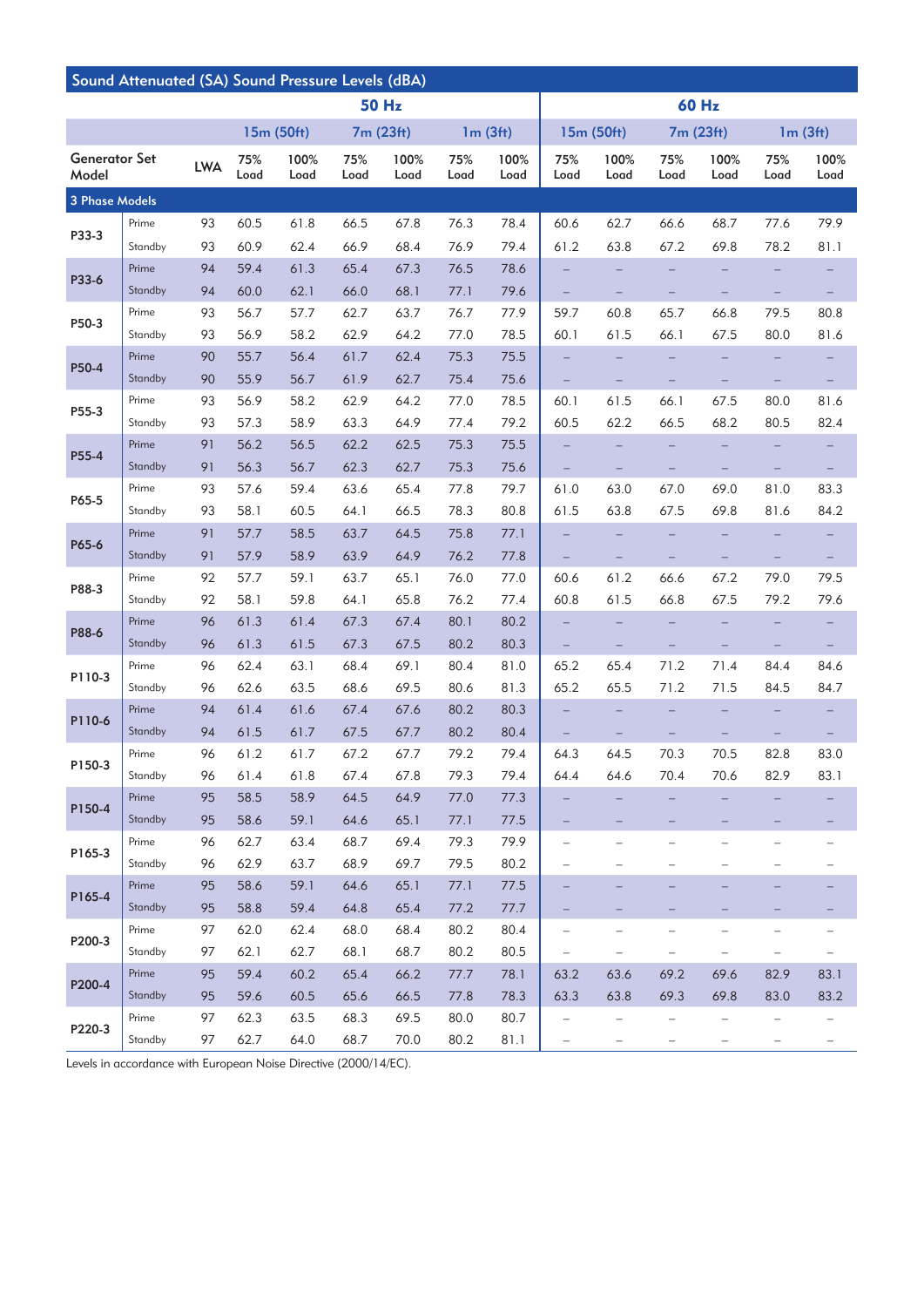| Sound Attenuated (SA) Sound Pressure Levels (dBA) |         |             |              |             |              |             |              |             |                          |             |              |             |              |      |
|---------------------------------------------------|---------|-------------|--------------|-------------|--------------|-------------|--------------|-------------|--------------------------|-------------|--------------|-------------|--------------|------|
| 50 Hz                                             |         |             |              |             |              |             |              | 60 Hz       |                          |             |              |             |              |      |
|                                                   |         |             | 15m (50ft)   |             | 7m (23ft)    |             | 1m(3ft)      |             | 15m (50ft)               |             | 7m (23ft)    |             | 1m(3ft)      |      |
| <b>Generator Set</b><br>Model                     |         | 75%<br>Load | 100%<br>Load | 75%<br>Load | 100%<br>Load | 75%<br>Load | 100%<br>Load | 75%<br>Load | 100%<br>Load             | 75%<br>Load | 100%<br>Load | 75%<br>Load | 100%<br>Load |      |
| <b>Single Phase Models</b>                        |         |             |              |             |              |             |              |             |                          |             |              |             |              |      |
| P26-3S                                            | Prime   | 93          | 60.5         | 61.8        | 66.5         | 67.8        | 76.3         | 78.4        |                          |             |              |             |              |      |
|                                                   | Standby | 93          | 60.9         | 62.4        | 66.9         | 68.4        | 76.9         | 79.4        | $\overline{\phantom{0}}$ |             |              |             |              |      |
| <b>P26-6S</b>                                     | Prime   | 94          | 60.5         | 61.8        | 66.5         | 67.8        | 76.3         | 78.4        | $\overline{\phantom{0}}$ |             |              |             |              |      |
|                                                   | Standby | 94          | 60.9         | 62.4        | 66.9         | 68.4        | 76.9         | 79.4        |                          |             |              |             |              |      |
| P40-3S                                            | Prime   | 93          | 56.7         | 57.7        | 62.7         | 63.7        | 76.7         | 77.9        | 59.7                     | 60.8        | 65.7         | 66.8        | 79.5         | 80.8 |
|                                                   | Standby | 93          | 56.9         | 58.2        | 62.9         | 64.2        | 77.0         | 78.5        | 60.1                     | 61.5        | 66.1         | 67.5        | 80.0         | 81.6 |
|                                                   | Prime   | 90          | 55.7         | 56.4        | 61.7         | 62.4        | 75.3         | 75.5        |                          |             |              |             |              |      |
| P40-4S                                            | Standby | 90          | 55.9         | 56.7        | 61.9         | 62.7        | 75.4         | 75.6        |                          |             |              |             |              |      |
|                                                   | Prime   | 91          | 58.1         | 59.1        | 64.1         | 65.1        | 76.6         | 77.3        | 61.1                     | 62.1        | 67.1         | 68.1        | 78.9         | 80.0 |
| P50-5S                                            | Standby | 91          | 58.5         | 59.5        | 64.5         | 65.5        | 76.9         | 77.6        | 61.4                     | 62.5        | 67.4         | 68.5        | 79.3         | 80.5 |
| P50-6S                                            | Prime   | 91          | 57.7         | 58.5        | 63.7         | 64.5        | 75.8         | 77.1        |                          |             |              |             |              |      |
|                                                   | Standby | 91          | 57.9         | 58.9        | 63.9         | 64.9        | 76.2         | 77.8        |                          |             |              |             |              |      |
| P80-3S                                            | Prime   | 96          | 62.2         | 62.8        | 68.2         | 68.8        | 80.2         | 80.8        | 65.1                     | 65.3        | 71.1         | 71.3        | 84.4         | 84.6 |
|                                                   | Standby | 96          | 62.4         | 63.1        | 68.4         | 69.1        | 80.4         | 81.0        | 65.2                     | 65.4        | 71.2         | 71.4        | 84.4         | 84.6 |
| <b>P80-6S</b>                                     | Prime   | 92          | 61.3         | 61.5        | 67.3         | 67.5        | 80.2         | 80.3        |                          |             |              |             |              |      |
|                                                   | Standby | 92          | 61.4         | 61.6        | 67.4         | 67.6        | 80.2         | 80.3        |                          |             |              |             |              |      |

Levels in accordance with European Noise Directive (2000/14/EC).